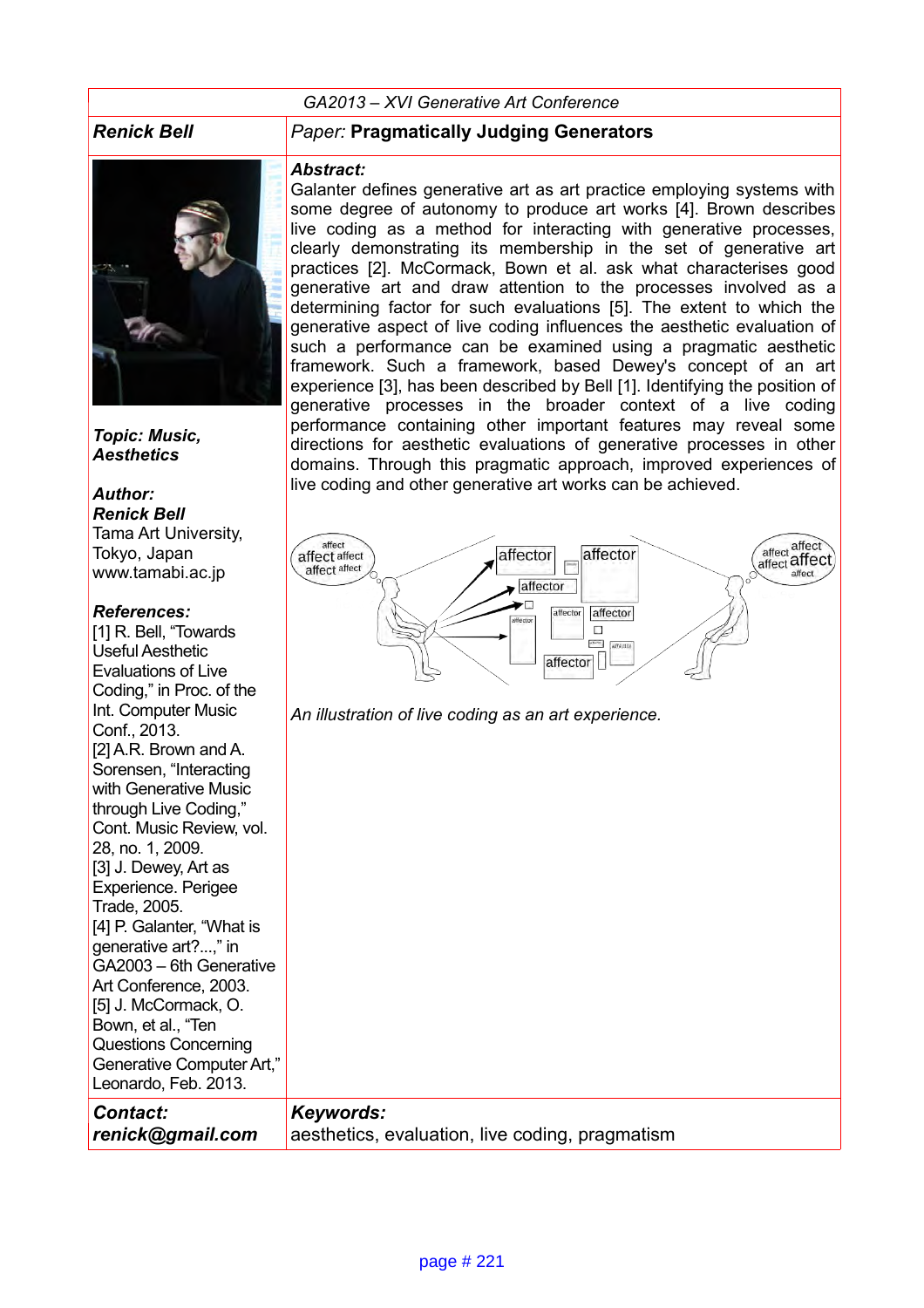# **Pragmatically Judging Generators**

**Renick Bell** *Tama Art University, Tokyo, Japan http://renickbell.net e-mail: renick@gmail.com*

# **Abstract**

Galanter defines generative art as art practice employing systems with some degree of autonomy to produce art works [13]. Brown describes live coding as a method for interacting with generative processes, clearly demonstrating its membership in the set of generative art practices [5]. McCormack, Bown et. al. ask what characterises good generative art and draw attention to the processes involved as being a determining factor for such evaluations [14]. The extent to which the generative aspect of live coding influences the aesthetic evaluation of such a performance can be examined using a pragmatic aesthetic framework. Such a framework, based Dewey's concept of an art experience [12], has been described by Bell [1]. Through this pragmatic approach, improved experiences of live coding and other generative art works can be achieved. Identifying the position of generative processes in the broader context of a live coding performance containing other important features and how they are evaluated may reveal some directions for pragmatic aesthetic evaluations of generative processes in other domains.

# **1. Introduction**

This paper briefly describes live coding as a form of generative art. It then describes a pragmatic aesthetic framework which is a revision of the aesthetic theory of John Dewey, the American pragmatist. That is followed by a summary of his theory of valuation. The paper then analyzes generative art and live coding in terms of the revised aesthetic theory. That approach is used first to discuss a section of a paper by McCormack, Bown, et. al. asking questions about "what characterises good generative art" [14]. It is then used in response to a critical analysis of the generative aspects of live coding written by Brown and Sorensen.

# **2. Live Coding as Generative Art**

This paper defines live coding as the interactive control of algorithmic processes through programming activity, a definition derived from Brown, Collins, and Ward [4, 7, 18]. This paper will not consider programming in front of others as a tutorial or make a distinction between public performances and solitary coding. The relationship between this definition and generative art is made clear below.

The definition of generative art from Galanter is: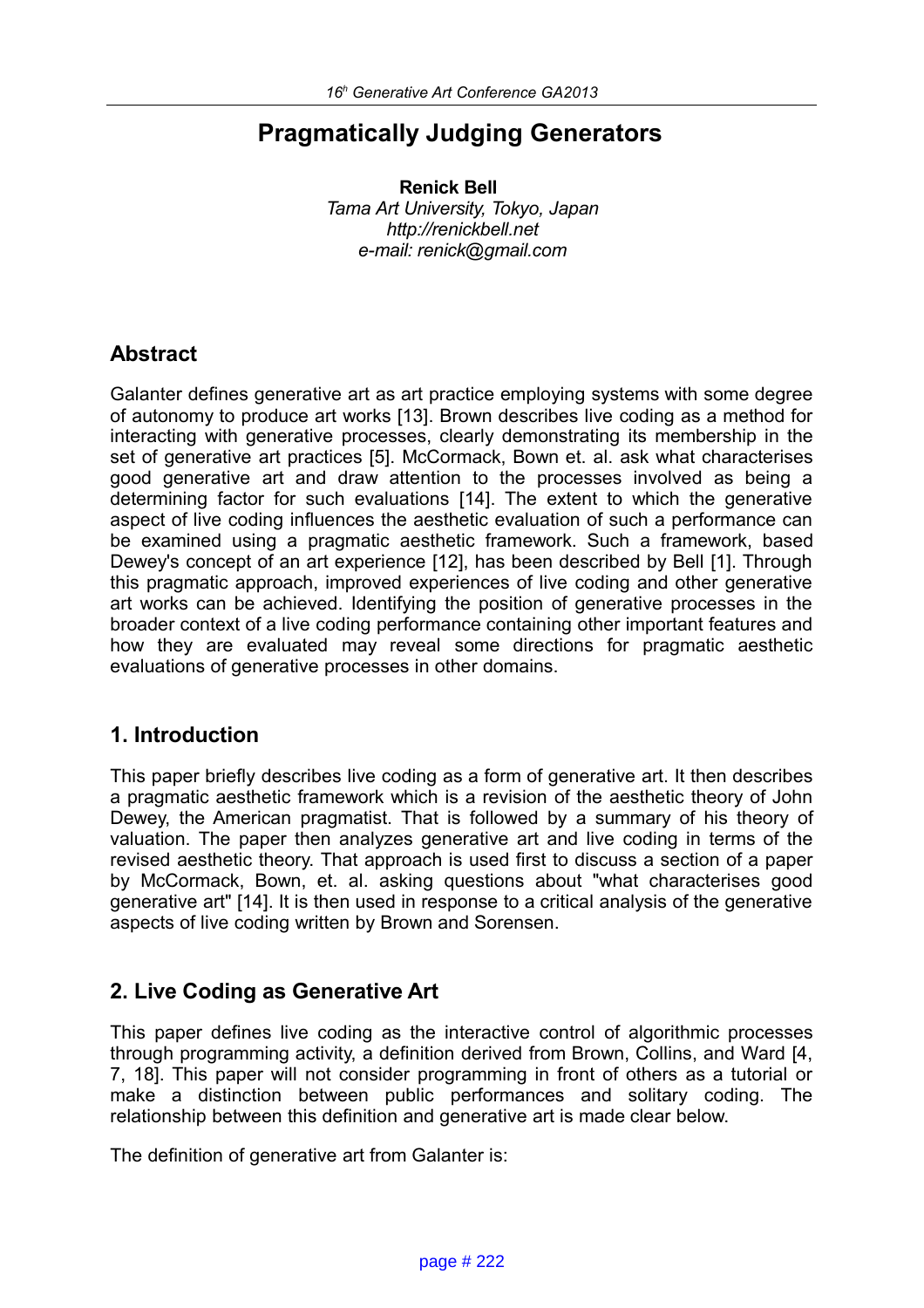"Generative art refers to any art practice where the artist uses a system, such as a set of natural language rules, a computer program, a machine, or other procedural invention, which is set into motion with some degree of autonomy contributing to or resulting in a completed work of art." [13]

Though McLean and Wiggins write that live coding differs from generative art in that "generative art is output by programs unmodified during execution," [15], Galanter does not expect complete autonomy from generative art processes, just that the artist relinquishes at least partial control to the generative system.

Brown describes live coding as a method for interacting with generative processes, plainly classifying it as a member of the set of generative art practices [5]:

"generative music in an expansive sense, where substantial musical outputs are produced by an algorithm... It is the ability to harness generative material that allows live coding performers to participate in a new kind of performance where they exercise indirect, or meta, control over the creation of their music." [5:3]

Brown describes the performer's position as:

"The performer is directly embedded within the algorithmic process and is free to guide and directly manipulate the unfolding of processes over time. The generative process exists on two levels, the playing out of the algorithmic potential of the code and the unfolding of the algorithmic opportunities and structural pathways held in the mind of the performer." [5:7]

Another paper predating the Brown reference above "[advocates] the humanisation of generative music" [18:246]. That humanisation does not preclude the inclusion of live coding as a type of generative art.

Soddu's definition gets at the practical consequences of generative art: "construction of dynamic complex systems able to generate endless variations." [17] Live coding seems to fit this description well. This leads towards consideration of the aesthetics of generative processes in live coding, about which Collins writes that "... generative music is best appreciated when studied closely, when run many times..." and further asks "At a live concert, is generative music a music that says this time is special, now is privileged?" [6:71] These aesthetic questions are considered below.

## **3. Pragmatic Aesthetic Evaluation**

The extent to which the generative aspect of live coding influences the aesthetic evaluation of such a performance can be examined using a pragmatic aesthetic framework. Such a framework, based on the pragmatic philosopher John Dewey's concept of art as experience [12], has been described by Bell [1]. With the intent of improving Dewey's theory, it has been revised by Shusterman [16] for general aesthetics and by McCarthy and Wright to explain interaction with technology [19].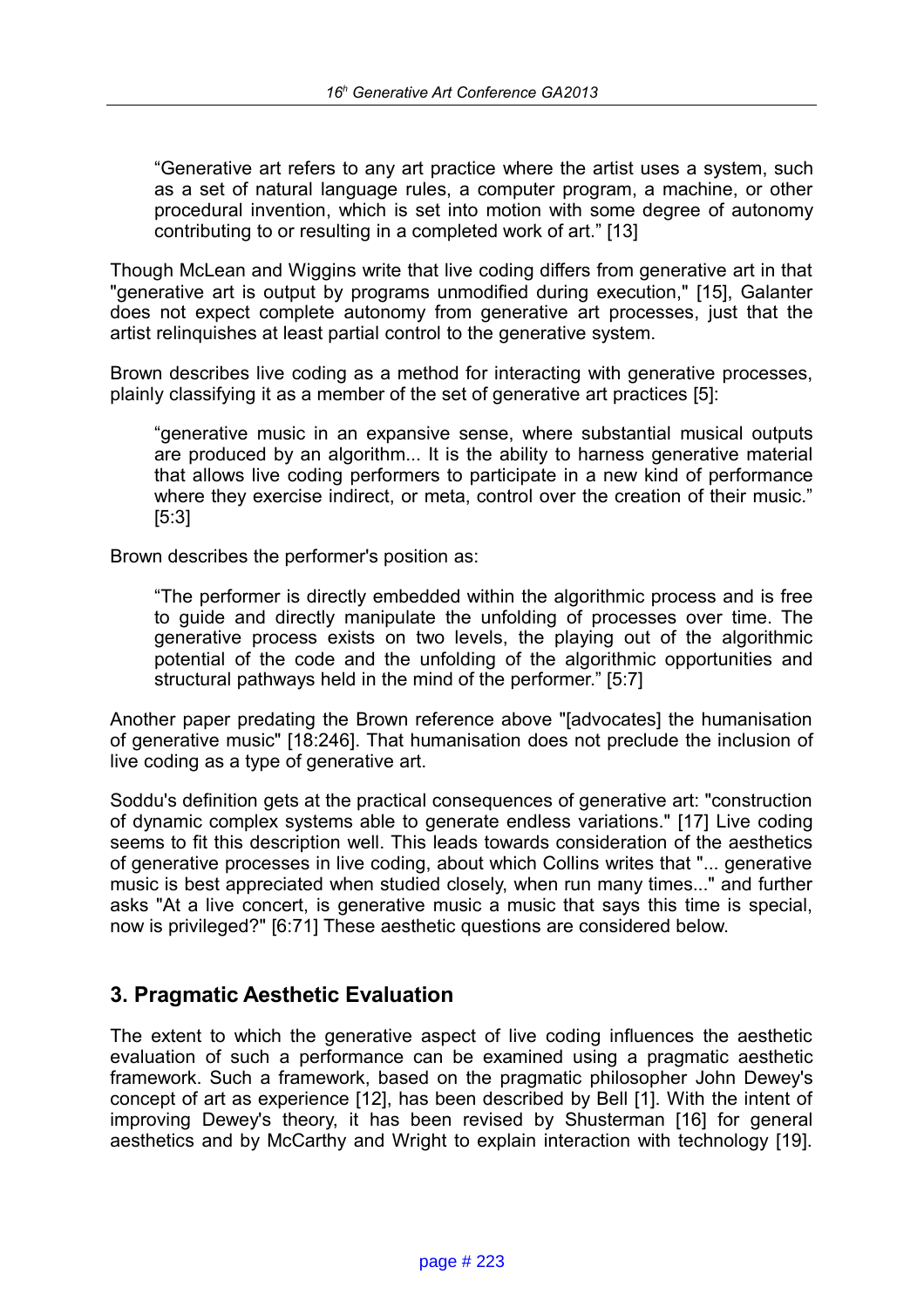This author presented a revision in [1] and a summary in [3]. Further revisions appeared in [2]. This version contains some additional minor revisions.

# **4. A Revised Pragmatic Aesthetic Theory**

An affect is an emotional state. An affectee is a person experiencing affects in an interaction with affectors. An affector is a percept that stimulates affects in an affectee. A work of art is an affector which in some way was created, organized, or manipulated with the intention of it being an affector. A person involved with the creation or arrangement of an affector is an artist.

An art experience is the experience of affects in an affectee as the result of the affectee's interaction with a network of a potentially infinite number of affectors, with at least one of those affectors being a work of art. The affectors in the network influence each other and function directly or indirectly to stimulate affects in the affectee. The art experience is the experience of those affectors either simultaneously or in sequence. Changing the network of affectors changes the nature of the experience.

## **5. Dewey's Theory of Valuation**

Dewey wrote a considerable amount of material on valuation. His theory of valuation can be summarized as follows. This summary first appeared in [2], but it contains minor revisions.

Value cannot be assigned in a disinterested manner [10]. Value is assigned to an experience according to the context of the experience (including but not limited to the culture it takes place in [10]). Such judgments are always in flux and susceptible to revision based on newly obtained experience.

The value of something derives from how well it suits the achievement of an individual's intentions and the consequences of achieving those ends through those means. The object of an appraisal is also evaluated while considering its consequences with respect to other intentions held by the individual [10].

Everything of value is instrumental in nature. Valuations themselves are instrumental for future valuations and action [9]. Every end is in turn a means for another intention in a continuous stream of experience. Valuations are used to control the stream of an individual's experience [11].

Relating this theory of valuation to the revised aesthetic theory above, it can be said that the value of an affector is connected to the value of an art experience in which it is involved. The value of an art experience is determined by the affects experienced [1] and how well those affects and the other consequences of the experience and its affectors suit the intentions of the affectee [2].

Simple steps for analyzing an experience through this theory are presented in [2].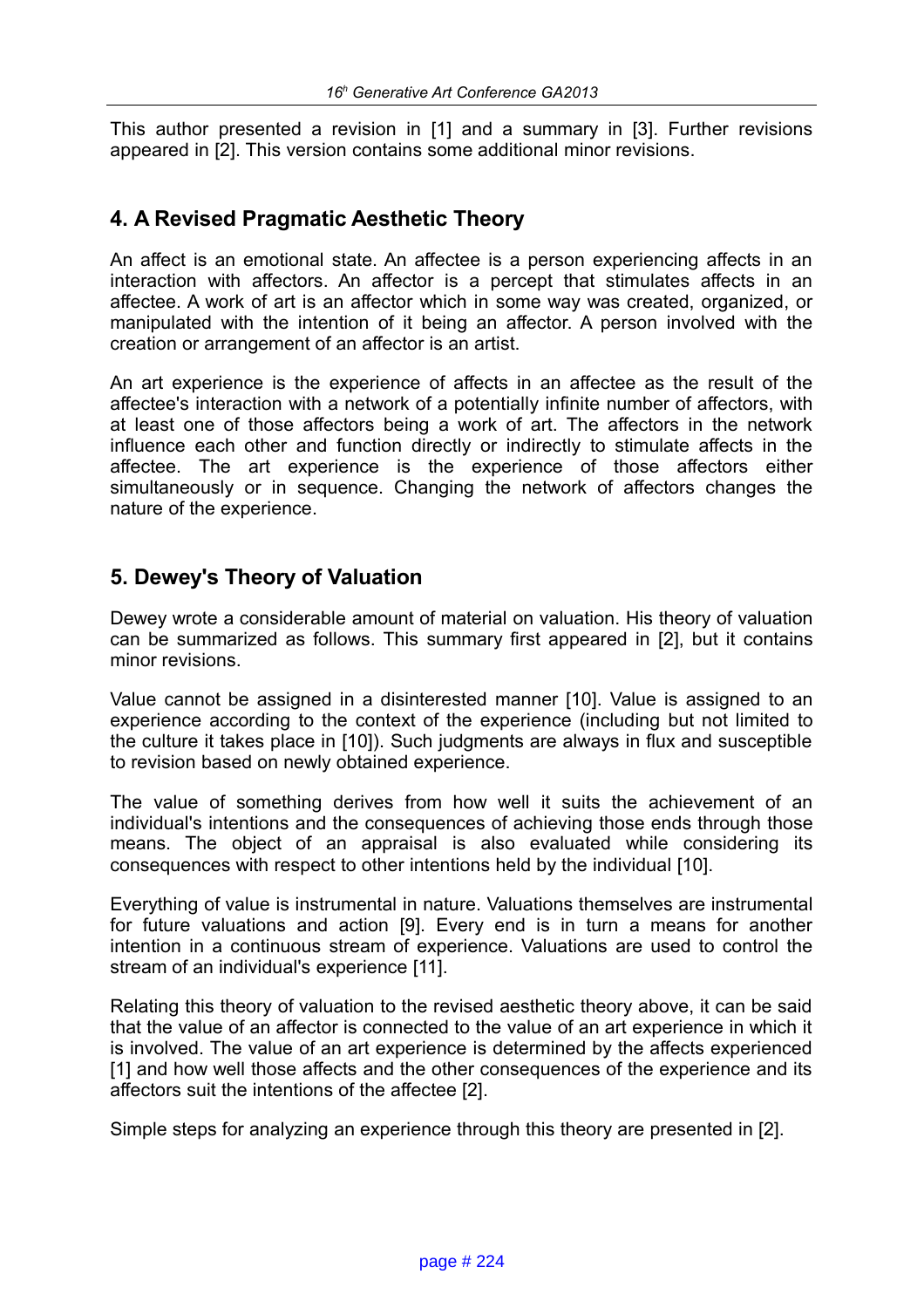# **6. Pragmatic Aesthetic Evaluation of Live Coding**

It is useful to consider some aspects of live coding with regards to this theory.

Live coding has many affectors, such as the rhythm and timbre of the output sound, the sound diffusion system, the performance space, the contents of the projection, the programming language and tools used, and so on [1]. An important affector which is felt indirectly in every case and directly perceived in others is abstraction [3]. Generative processes are included in this network of affectors. A more complete exposition of affectors in live coding can be found in [1].

There are also many types of affectees. One simple classification groups them according to three criteria: whether or not they are programmers, musicians, or fans of live coding [1]. When experiencing generators, an awareness of a generator's role in a performance (or lack of it) and the affectee's knowledge modulate that experience.

Live coders possess a large variety of intentions, and the intentions of some can differ or even be in opposition to the intentions of others [2]. When evaluating generators, evaluation depends on the intention of the performer or the audience.

# **7. Breaking Down Generators into Component Affectors**

Generative processes in an art experience have many aspects. In other words, they are compound affectors constituted of many affectors, including:

- the origin of underlying algorithm(s)
- the characteristics of the algorithm(s)

• a mapping of the algorithm to one or more synthesizers (audio in the case of live coding, but a visual or other synthesizer in other fields)

- the design of the internals of the process
- the implementation of the internals of the process, including its efficiency or elegance
- the design of the interface to the process
- the notation in code to express the process
- the degree to which the process has been abstracted and parameterized
- user interaction with the generative process

• the manner in which the generative process fits with other affectors involved in the experience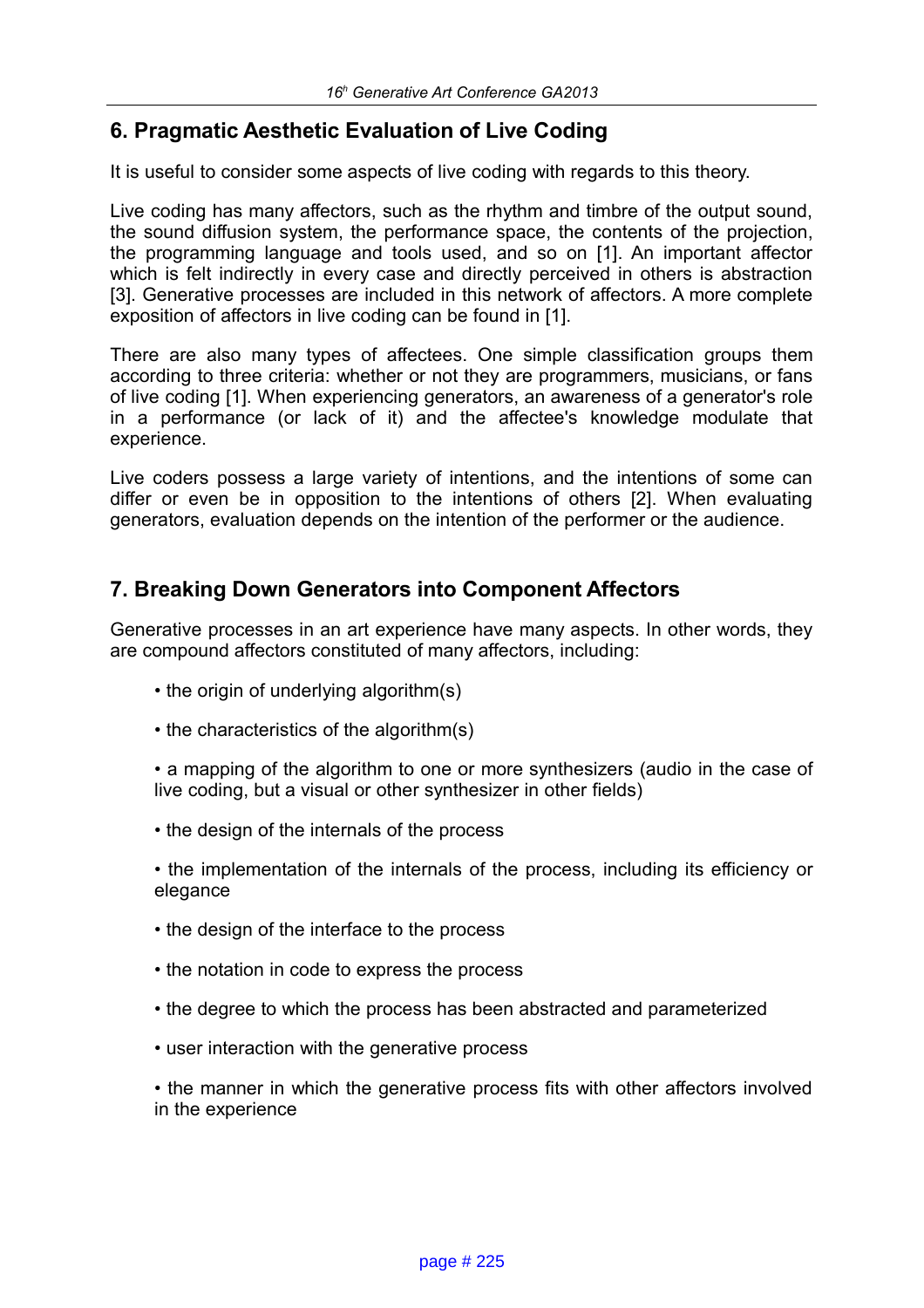The necessity of considering all of these affectors in relation to the other affectors experienced follows from the theory above. This is supported by Cox, McLean, and Ward, who write that code should be evaluated both from its appearance as text and in the experience of it running [8].

## **8. What Makes Generative Art Good?**

McCormack, Bown et. al. present a list of ten questions about generative art. One of those questions asks what characterises good generative art [14]. A dialogue providing answers to their questions through use of the theory above shows how it can be applied and might achieve the "more critical understanding of generative art" they say is needed. A selection from their questions and this author's responses follow, with comments related to live coding added.

"Why is generative art in need of special quality criteria?" [14:9]

Proper consideration of the role of the generative process in the experience is needed. Because a generative process is a compound affector, consideration of all of its components is also necessary. It is also necessary to ask to what degree the affectee is aware of the generative affector and its components.

"Is it better considered alongside other current practices?" [14:9]

Experiences exist in relation to one another. Past experiences influence present ones. In addition, generative elements appear alongside non-generative elements in every case, and the two have influence on one another. For example, in live coding sometimes audio samples are triggered as a result of a generative process. While the triggering is the result of the generative process, the audio may result from sound design efforts that may or may not rely on generative techniques. In the case that they do not, the practice of creating generative processes is being considered in conjunction with the practice of sound design. Thinking critically about the relationship between these two seems useful.

"Consider two important properties that differentiate generative art from other practices. The first is that the primary artistic intent in generative art is expressed in the generative process. This process is what the artist creates, and as such should arguably be the subject of scrutiny in appreciation of what it produces." [14:9]

This seems unnecessary. First, it may be difficult to define a "primary artistic intent" in some cases. Artists frequently possess a variety of intentions. In [2], a variety of intentions possessed by live coders is presented. It may be hard in many cases to choose just one as primary, and it is not certain that doing so is necessary or makes the work any better. For example, eating a meal at a fancy restaurant serves a practical intention of satisfying hunger, and it may also work towards various aesthetic intentions, such as enjoying exquisite flavors, appreciating an environment, engaging in stimulating conversation with friends, and so on.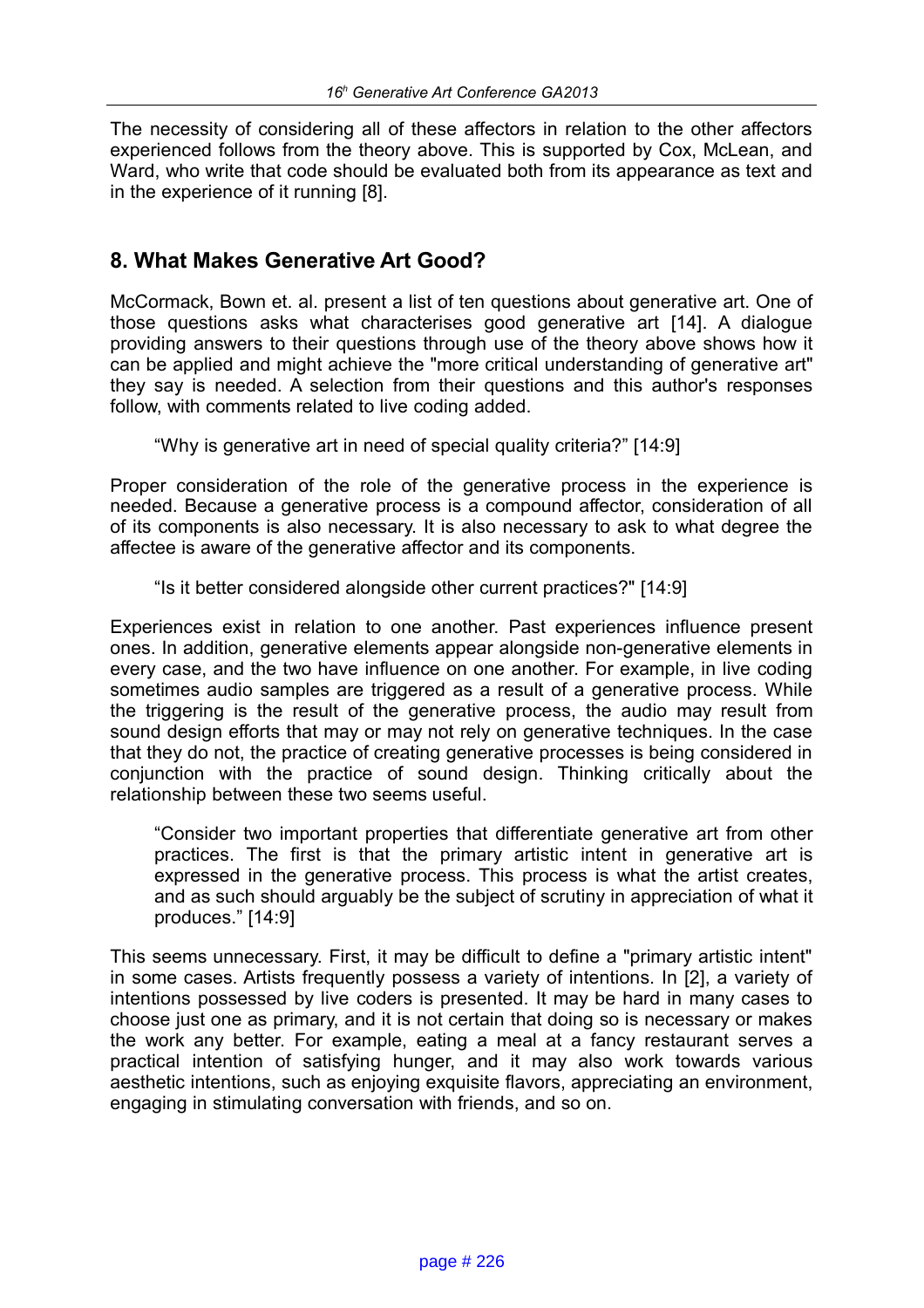Further, it seems conceivable that a generative technique might be used as a means towards an end that the artist gives higher priority. For example, consider a live coder whose primary artistic intent is making an audience dance. In this case, the intent to use generative processes is subservient to the primary intention of stimulating and maintaining a full and energetic dance floor.

Using a generative process is just one tool that an artist has for producing a work, along with a collection of other tools. An artist should have the freedom to select appropriate tools in every circumstance. It does seem appropriate, however, that the generative process and its output figure in the evaluation of the work as affector and consequently in the evaluation of the total experience.

"Secondly, the way this process is interpreted or realised is also the locus of artistic intent, and is intimately intertwined with the first property. The basis of all generative art resides in its engagement with process. So the locus of artistic intent should include the motivations, design and realisation of the process..." [14:9]

While the generative process may or may not be the center of the artist's activity, this point recognizes that the generative process is actually a compound of several factors. Each factor plays a role in evaluation of the generative process and an experience of it.

"Put simply, the "generative" and "art" parts are inseparable. Process in generative art should be considered the primary medium of creative expression, implying that the exclusive or predominant use of creative software or processes designed by others in one's generative practice is problematic." [14:9]

Calling the use of tools from others problematic is too strong. The total experience should be judged. For example, the use of a standard algorithm but mapped in an original way should still be able to cause affects of admiration of originality, surprise or novelty, or other positive affects. There seems to be no reason that employment of a generative process designed originally by someone else could not be used by another artist. It can be thought of as jazz sax players playing saxes that someone else has manufactured, or singers making use of songs from composers other than the singers themselves. The fact that a painter has not manufactured the paint in her painting is rarely a reason to evaluate the experience of the painting poorly.

"Understanding an algorithm's subtlety or originality opens a fuller appreciation of the eloquence of a generative work. But this is a significant problem for most audiences, reinforced by focussing on the surface aesthetics of the art object as is often seen in computational generative art, where the computational process is rarely directly perceptible." [14:10]

Collins also notes this problem [6:69]. Any art experience is taken differently by different affectees. Knowledge of an area closely related to an affector changes the experience, but it is too much to ask that every affectee have working knowledge of all aspects of each affector. It is better to accept the knowledge that an affectee brings to the experience and allow that background to give them an authentic experience, even if it is a different experience from an affectee who is an expert. An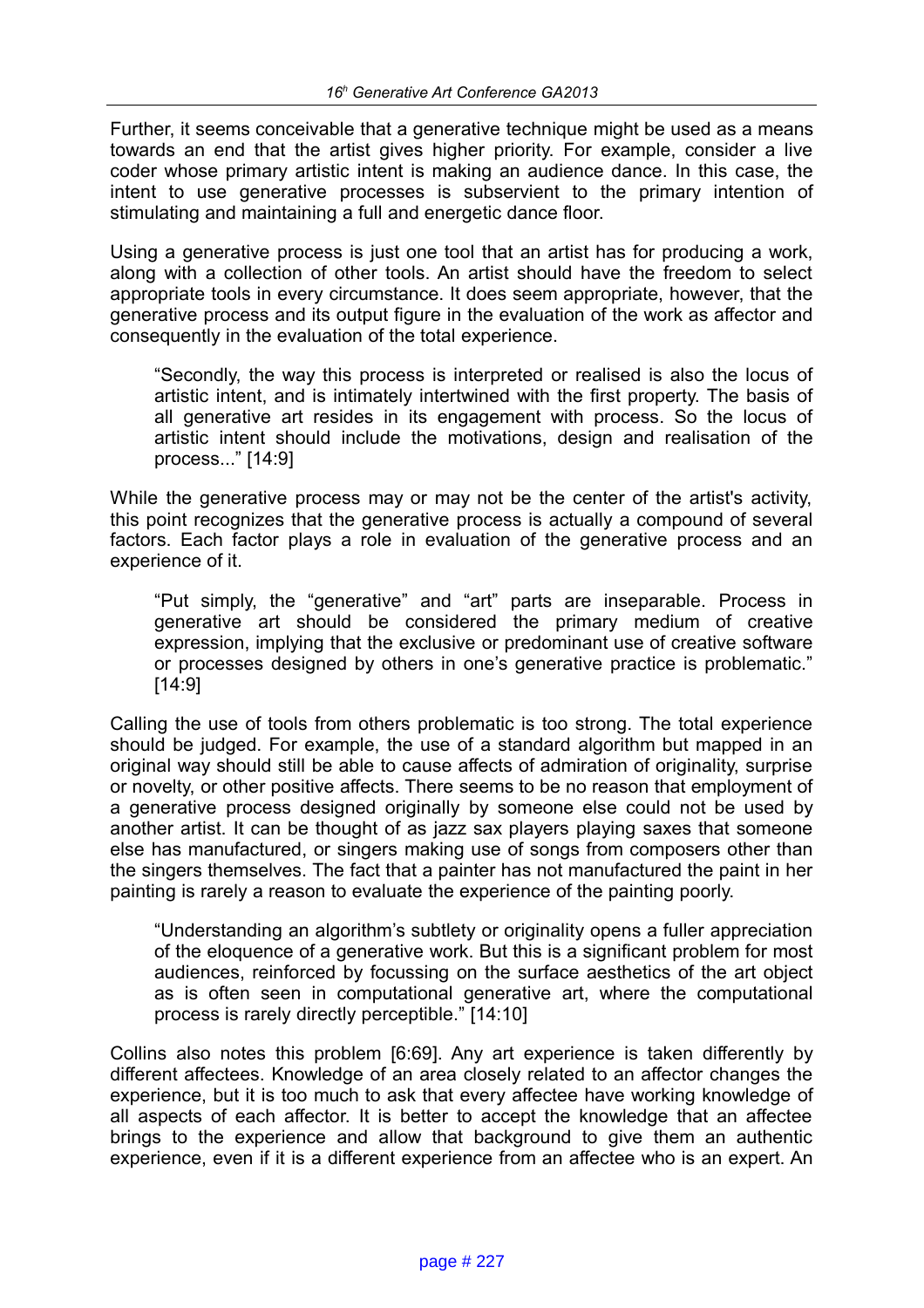artist can reveal the generative aspects of an art work, and that transparency can be good as long as it is in harmony with the intentions of the affectee (such as the artist). Providing enough information so that the audience can understand the generative process could be an intention of the artist, but it does not seem to be necessary. Collins suggests good program notes to increase the functioning of generative processes as an affector for audiences [6:68].

Games are one example of an artwork that has generative aspects which are not the main focus of the piece and in which the generative aspects only function indirectly in the experience of affectees. Live coding works similarly for affectees with relatively less knowledge of the means of live coding but possessing intentions such as immersion in electronic music or dancing.

## **9. Pragmatic Aesthetic Evaluation of Generators in Live Coding**

Brown and Sorensen provide a detailed account of their experience with generators in live coding in [5]. Some discussion of those points follows.

"... the way in which an algorithm is represented can impact upon its utility for the live coder. [5:6]

This certainly seems true. The artist experiences that representation directly, and other affectees in the audience it may experience it directly if that representation appears in the projection or experience it indirectly through its influence on the output sound or projection contents.

"The description length and complexity of an algorithm plays a large factor in its appropriateness for live coding. Algorithms such as neural networks, evolutionary algorithms, agent based systems, and analytic systems are all affected by issues of description complexity. The longer the description of the algorithm, the more time will pass writing the code in which the programmer is unable to pay attention to other aspects of a performance." [5:7]

It may then be advisable to use the generators in a generalized sense, meaning already abstracted and available as functions, and code around the parameterized aspects of the generator. The ability to code a generator from scratch could be one intention of a live coder, making this an important point. However, other intentions can make the approach of using an abstracted generator as a library function very effective. While the way that a process is implemented can be factor, it is not always the case that the implementation is the most pertinent affector for an affectee. In many experiences it can be almost invisible.

"When programmers make a decision to abstract code away into a library, an abstract entity which can only be accessed as a 'black-box', the ramification is that they no longer have the ability to directly manipulate the algorithmic description." [5]

Parameterization might mitigate this problem. A higher-level function can take functions as parameters, in which case some structure is fixed but other structure can be controlled by the programmer in a live setting. The general framework can be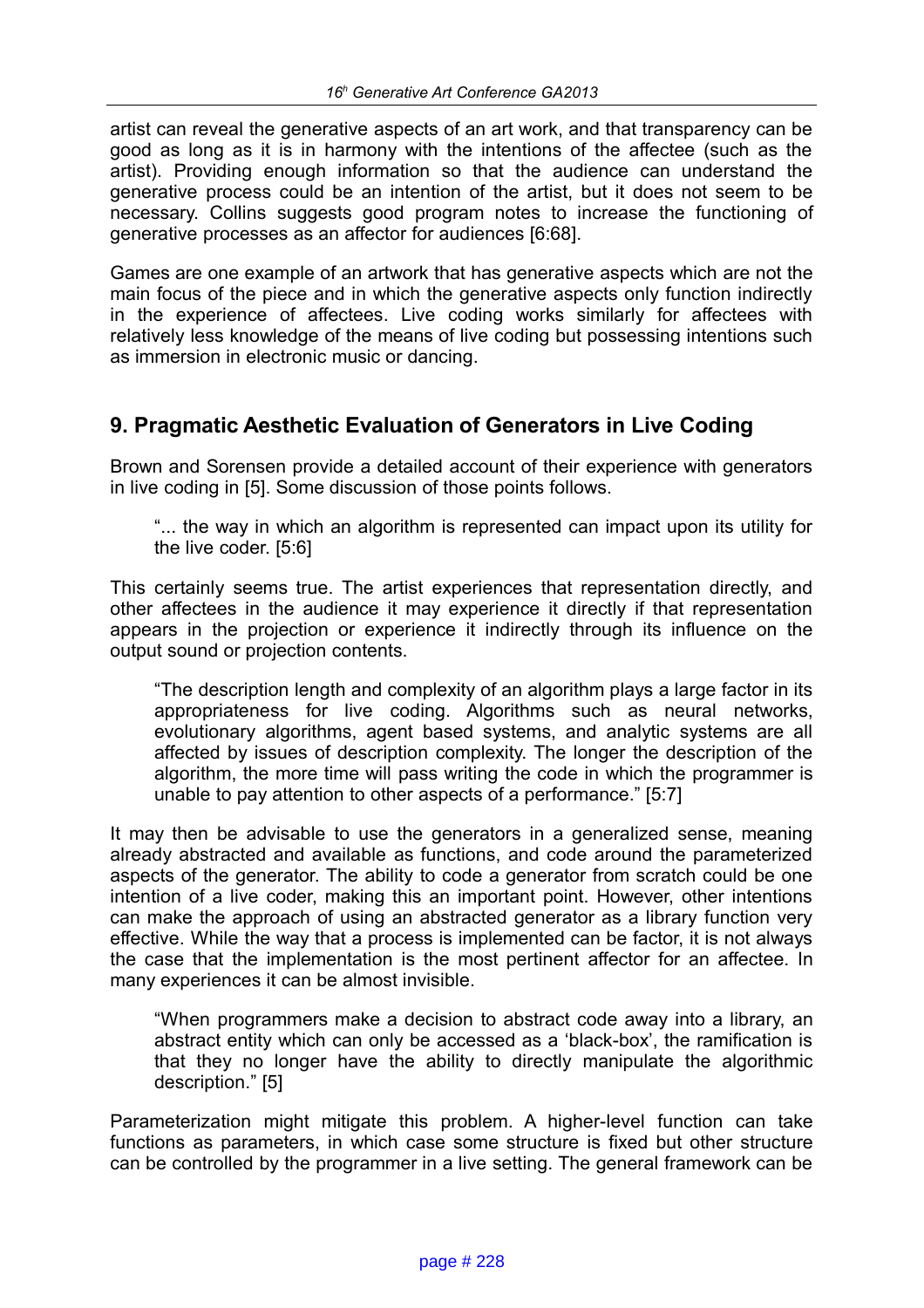coded in advance, leaving a key component to be coded in a performance or to be selected from a body of pre-coded components. It also depends on how the library is accessed, since in some cases that code may still be malleable.

The flexibility of abstractions and code in this way appears as an affector for affectees with programming knowledge, and the resulting affects again are determined partially by intention.

"Many grammars, pattern matching and analysis systems require a substantial amount of look-ahead for decision making and also often require the generation and scheduling of material into the medium to distant future. We have found these types of algorithms to be not very valuable in practice as they limit our ability to affectively respond to other concurrent processes, input devices and, most importantly, fellow performers." [5:8]

It seems that some of these processes could be run as if they were non-realtime, that is given their targets in advance and allowed to generate their data silently. Once their output has been generated, the performer can select from or edit it. That data can used by another process. Naturally it would be less responsive to real-time interaction, but it may still be useful. Still, the opinion that Brown and Sorensen express reflects their unique experience of those algorithms. Others may find that such limits are impulses to other creative activity, leading to positive affects.

"we have identified a set of algorithms that we have found particularly valuable... [including] probability, linear and higher order polynomials, periodic functions and modular arithmetic, set and graph theory, and recursion and iteration." [5:8]

Here, Brown and Sorensen describe their positive experience with various techniques. It is worth noting that some affectees may lack necessary awareness that such techniques are being used for these affectors to work directly, though their results are certainly felt indirectly.

"Many simple processes, such as repetition, can become tedious, while others, such as randomness, can seem featureless and uninteresting... This balancing of control and surprise is a constant challenge for generative sound artists and our experience suggests that at present it is better handled by the performer than by some computational 'agent.'" [5:10]

Brown and Sorensen further describe their experience with various types of generators. It does seem that others might feel differently. Artworks which have been valued highly by many in the past have relied heavily on both repetition (Alvin Lucier's "I am sitting in a room.", for example) and randomness (such as Marcel Duchamp's "Three Standard Stoppages"). This shows the variablity of experience, partly due to the framing of that experience and differing intention.

Brown and Sorensen write that "generative processes should be:"

- "succinct and quick to type"
- "widely applicable to a variety of musical circumstances"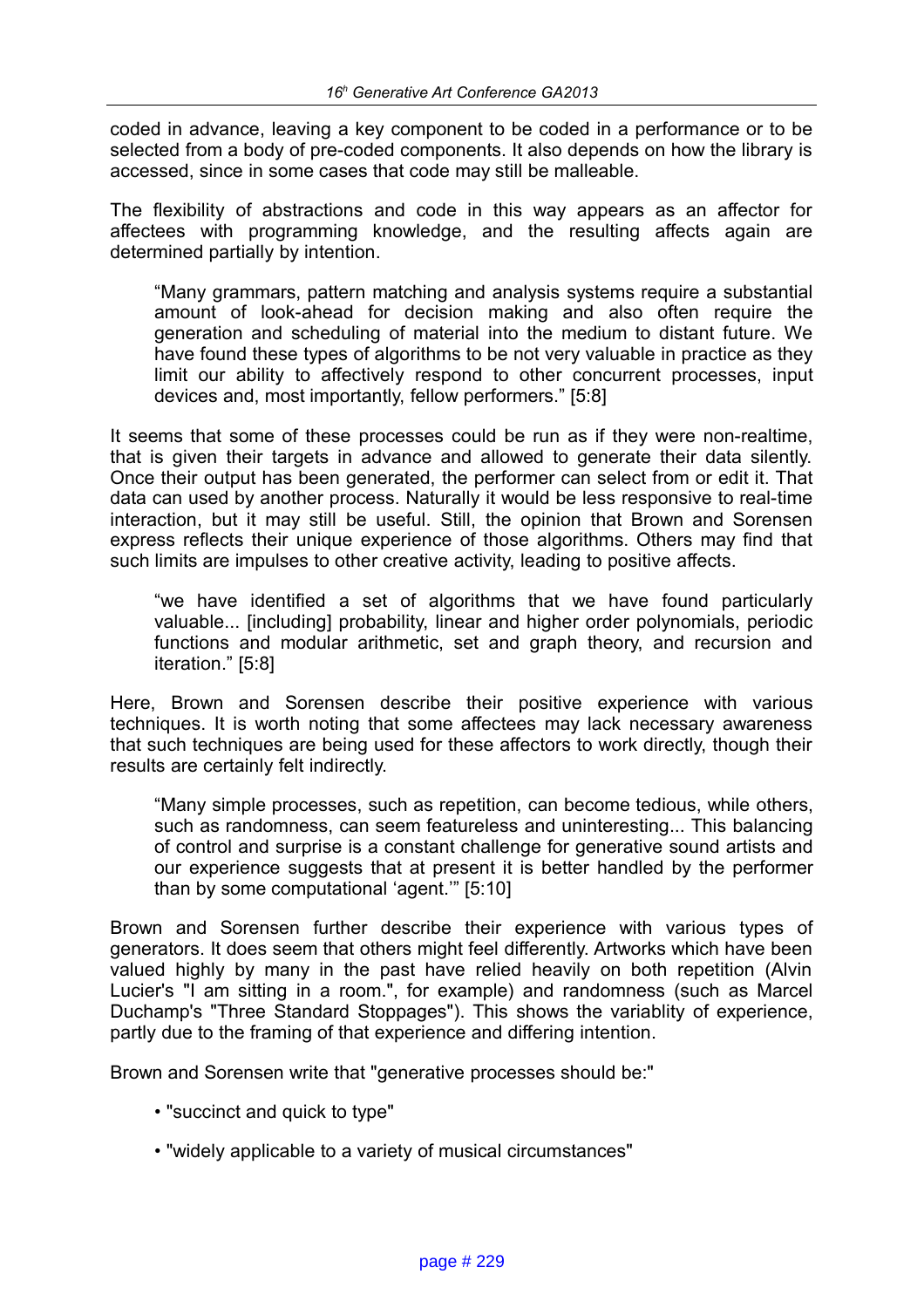- "computationally efficient allowing real-time evaluation"
- "responsive and adaptive by minimising future commitments"
- "modifiable through the exposure of appropriate parameters" [5:1]

Brown and Sorensen derive actionable criteria from evaluating their experience, which seems productive.

The matter of being succint is up to the notation representing the generative process, rather than particularly being a factor of the generative process itself. Naturally, the larger the number of parameters that that abstraction requires can influence the amount of typing, but even one abstraction with a given number of parameters can be represented notationally in various ways, some of which are more concise than others. This relates directly to their last item, which is unavoidably in conflict with the first point. However, their point is correct in that frequently good abstractions are parameterized well to achieve maximum generality. This leads to their second point.

The width of application is also up to the performer. A generative process which is specific though frequently used may not require application to other cases in order to be evaluated positively. Proper parameterization will increase generality, but some abstractions may still remain fairly specific in their use-cases, which may still not be a factor which would cause a negative evaluation.

Modularity can reduce the commitment required to a generative process. If the process generates data that is in turn read and rendered by another process, then the user simply has to change what the rendering process refers to for its data. This could refer to the commitment required in the generation of the data itself. The need to change the direction of a particular generative process can be reduced if the processes are flexible enough to be discarded freely and instantiated in abundance, or so on. It is likely, though, that only the performer is likely to directly experience these affectors.

It is important to remember that generators can lead to a change in our intentions. Though a generative process may be conceived with a particular goal in mind, after becoming familiar with its output, intentions can change. What may have be imagined as a simple and boring test may be later considered to have interesting output, while an implementation of a generator that perfectly expresses the intention it was begun with may turn out not to have interesting output, causing a change of intentions.

## **9. Conclusions**

Identifying the position of generative processes in the broader context of a live coding performance containing other important features may reveal some directions for aesthetic evaluations of generative processes in other domains. Through this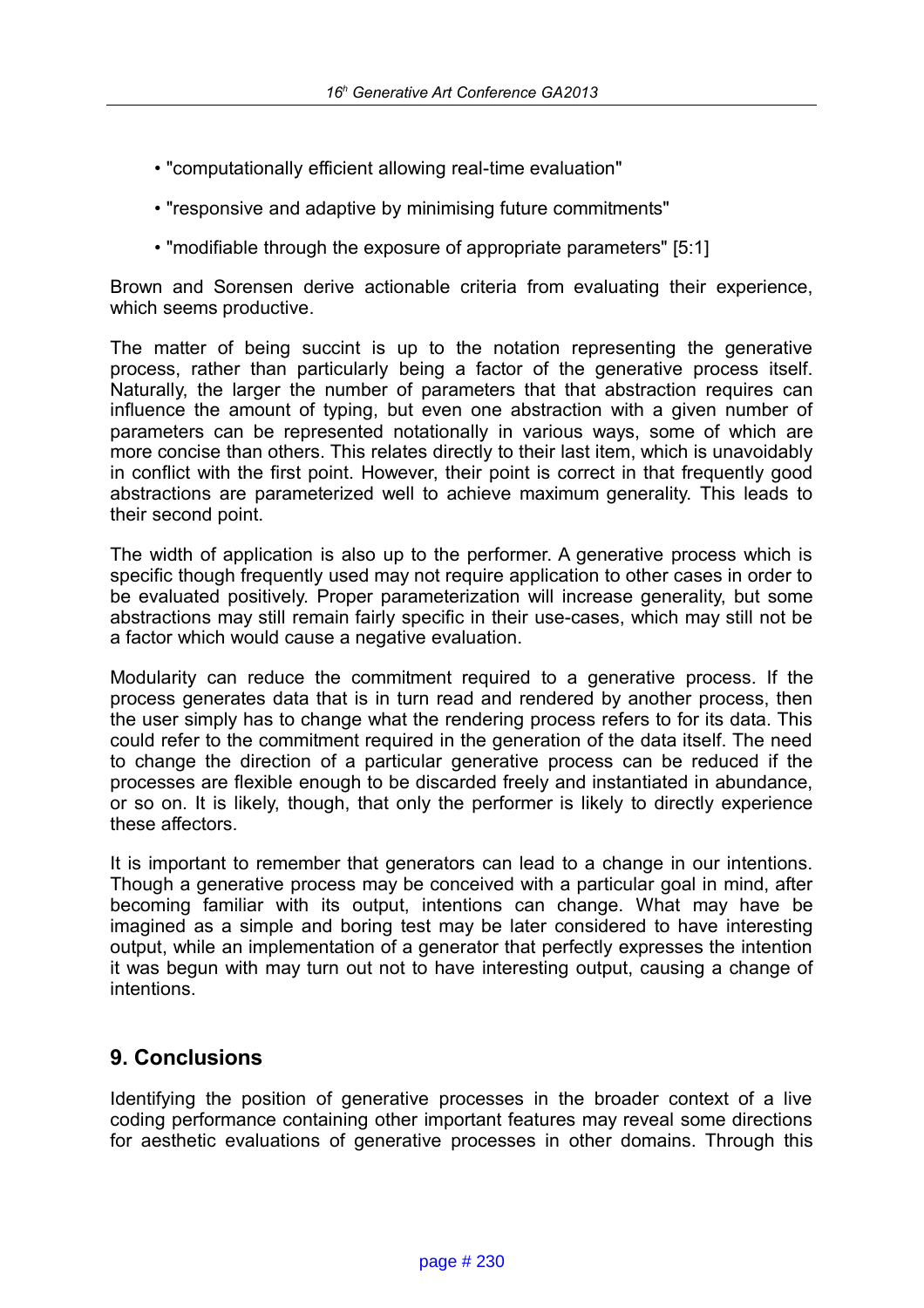pragmatic approach, improved experiences of live coding and other generative art works can be achieved.

#### **10. Acknowledgements**

I would like to thank Professors Akihiro Kubota and Yoshiharu Hamada at Tama Art University for research support.

#### **11. References**

[1] R. Bell, "Towards Useful Aesthetic Evaluations of Live Coding," in Proceedings of the International Computer Music Conference, 2013.

[2] R. Bell, "Considering Interaction in Live Coding through a Pragmatic Aesthetic Theory," in Proceedings of SI13, NTU/ADM Symposium on Sound and Interactivity, Nanyang Technological University, Singapore: , 2013.

[3] R. Bell, "Pragmatic Aesthetic Evaluation of Abstractions for Live Coding," The Japanese Society for Sonic Arts, 2013 [Online]. Available: http://www.jssa.info/doku.php?id=journal017

[4] A.R. Brown, "Code jamming," M/C, vol. 9, no. 6, 2007.

[5] A.R. Brown and A. Sorensen, "Interacting with Generative Music through Live Coding," Contemporary Music Review, vol. 28, no. 1, pp. 17–29, 2009 [Online]. Available: http://www.tandfonline.com/doi/abs/10.1080/07494460802663991. [Accessed: 15-Sep-2013]

[6] N. Collins, "Generative Music and Laptop Performance," Contemporary Music Review, vol. 22, no. 4, pp. 67–79, 2003 [Online]. Available: http://www.tandfonline.com/doi/abs/10.1080/0749446032000156919. [Accessed: 15- Sep-2013]

[7] N. Collins, "Live Coding of Consequence," Leonardo, vol. 44, no. 3, pp. 207–211, 2011.

[8] G. Cox, A. McLean, and A. Ward, "The aesthetics of generative code," in Proc. of Generative Art, 2001.

[9] J. Dewey, "Valuation and experimental knowledge," The Philosophical Review, vol. 31, no. 4, pp. 325–351, 1922.

[10] J. Dewey, "Theory of valuation." International Encyclopedia of Unified Science, 1939.

[11] J. Dewey, Experience and nature, vol. 1. DoverPublications. com, 1958.

[12] J. Dewey, Art as Experience. Perigee Trade, 2005.